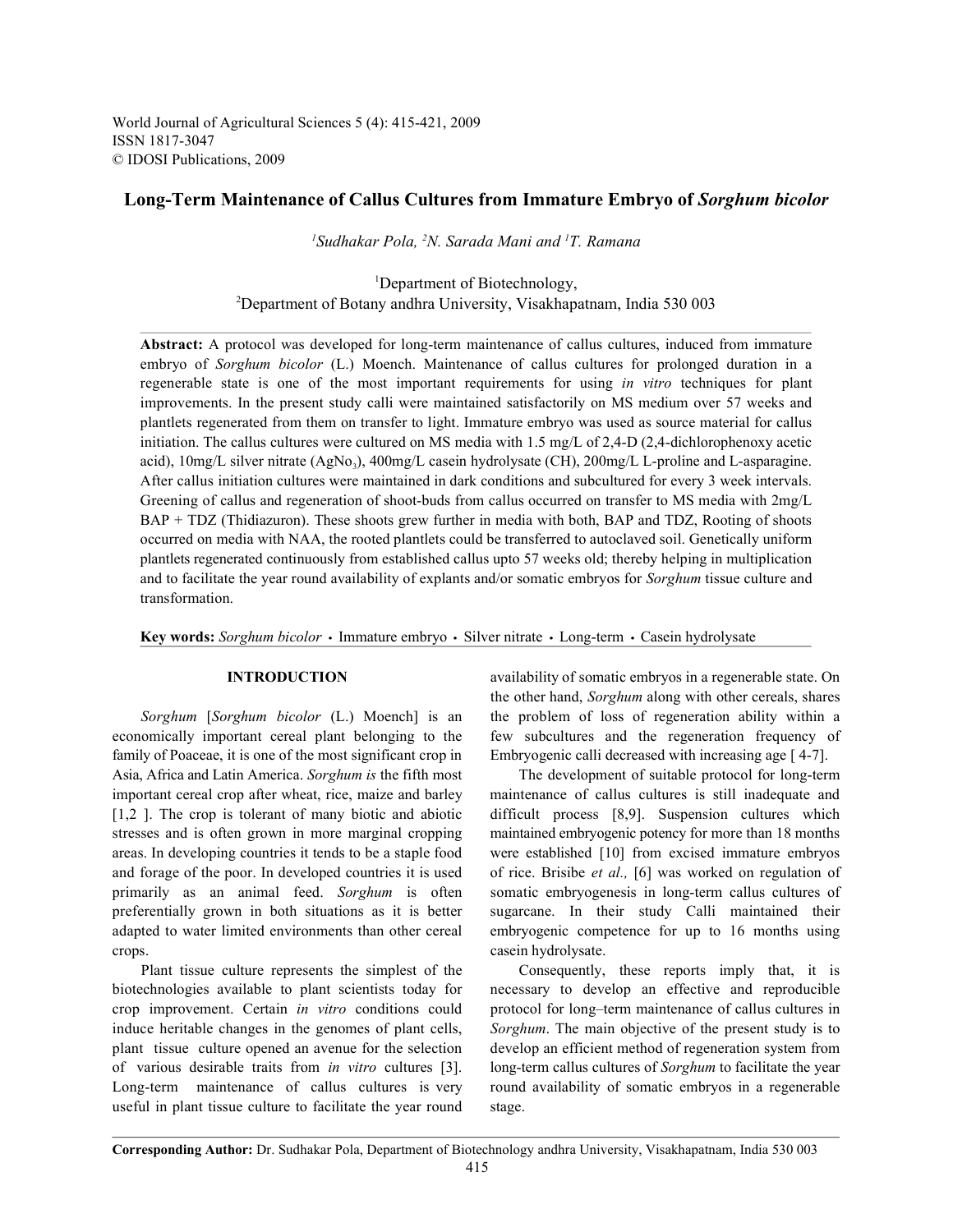var. IS 3566, SPV 475, CSV 13, CSV 15, CSV 112 and IS  $\mu$  mol m<sup>2</sup> S<sup>-1</sup> at 25 $\pm$ 2°C [13]. The cultures for shooting and 348 were obtained from National Research Centre for rooting were carried out in glass vessels with plastic caps. *Sorghum*, Hyderabad, India and were raised in the experimental fields of Andhra university. Field grown **Rooting Stage:** Regenerated Shoots after attaining 3 cm immature seeds (florets) of *Sorghum* containing immature length were separated from the cultures individually embryos were harvested from main spikes of the and used for root induction. The media used for root caryopses of 14-17 days after anthesis. Healthy immature induction was half strength MS media supplemented embryos were used as the source materials (explants) for with 1.0 mg/L NAA. callus initiation.

immature seeds were first washed thoroughly under medium from the roots and then transferred to small running tap water for 20 min, followed by treating with plastic cups containing sterile sand. The plastic cups were 70% alcohol for 5 minutes and subsequently washed three covered with sealed plastic vinyl bags to keep full times with sterile double distilled water. Approximately humidity at 25±2?C in light conditions (photon flux 50 immature embryos (0.5-2 mm size) were aseptically density at 25 ì mol m–2 s–1, 16 h). As the plants grew excised from the spikelets, using a dissecting microscope vigorous, the bags were poked with chopsticks to and washed with distilled water. Then the surface allow air into the bags until the plants self-supported. sterilization was done with 70 % (v/v) ethanol for one The polythene bags were removed after fifteen to twenty minute and 15 min in a 2.5 % (m/v) sodium hypochlorite days. The plantlets were later transferred to larger pots solution and followed by rinsing with  $0.1\%$  HgCl<sub>2</sub> for one containing sterile sand and soil (1:1 ratio) and kept under minute [11]. shade in the green house for another two weeks before

**Callus Induction Medium:** The callus induction medium later established in the field for further growth. consisted of MS[12] salts and vitamins, 30 g/ l sucrose, 0.2 -3.0 mg/L of 2,4-D and KN D with 200mg/L L- **RESULTS** asparagine, L-proline, medium was solidified with  $0.8\%$  (w/v) Agar Agar and autoclaved for 20 min. The explant produced a range of responses within

100-600mg/L Casein hydrolysate were used. Cultures subcultured for every three week intervals. were incubated under dark conditions at  $25\pm2$ °C. Following more than a few subcultures on callus

L-asparagine and L-proline were used. After somatic

**MATERIALS AND METHODS** embryos transferred onto the regeneration or germination **Plant Material:** Seeds of *Sorghum bicolor* (L.) Moench cool white fluorescent light at an intensity of 25 medium, the cultures were incubated in continuous

**Surface Sterilization of the Explant:** The harvested gently with double distill water for removing all traces of **Acclimatization:** The regenerated plantlets were washed transferring to field. Fully established regenerants were

All cultures were performed in Petri dishes (90x16 mm). 10 -16 days in MS medium with the different types of Unless otherwise stated, all chemicals used were growth regulators. White, compact, embryogenic calli provided by Hi-media. Explants inoculated with their were produced from cut ends of explants within 12 days axes in contact with the callus induction medium and in media with mg/L 2,4-D. The highest callusing was their scutella positioned upwards on 25-30 ml of solid agar seen in 2,4-D and KN combination at concentrations of MS medium. 2 mg/L + 0.5 mg/L, respectively, although the presence of **Callus Maintenance Medium:** Callus maintenance medium callusing (Table 1). Three week old embryogenic calli were was also prepared as callus induction medium and it separated from the non embryogenic portions of the contains 3% sucrose, 2 mg/L 2,4-D, 0.5 mg/L Kn with explants and subcultured onto the same medium for the  $200$ mg/L L-asparagine, L-proline, 1-12 mg/L AgNo, embryogenic callus maintenance. The cultures were 2,4-D alone was adequate to initiate embryogenic

**Regeneration Stage:** For regeneration of plants or callus either degenerated or converted into non germination of somatic embryos, the MS medium was embryogenic calli and development of brown colour soft supplemented with 2mg/L BAP + TDZ in combination calli was observed in the cultures. Gradual loss of with 10 mg/L  $AgNo<sub>3</sub>$  400 mg/L Casein hydrolysate, regeneration ability in the embryogenic callus cultures maintenance medium, we have observed the embryogenic was observed from the  $6<sup>th</sup>$  week onwards.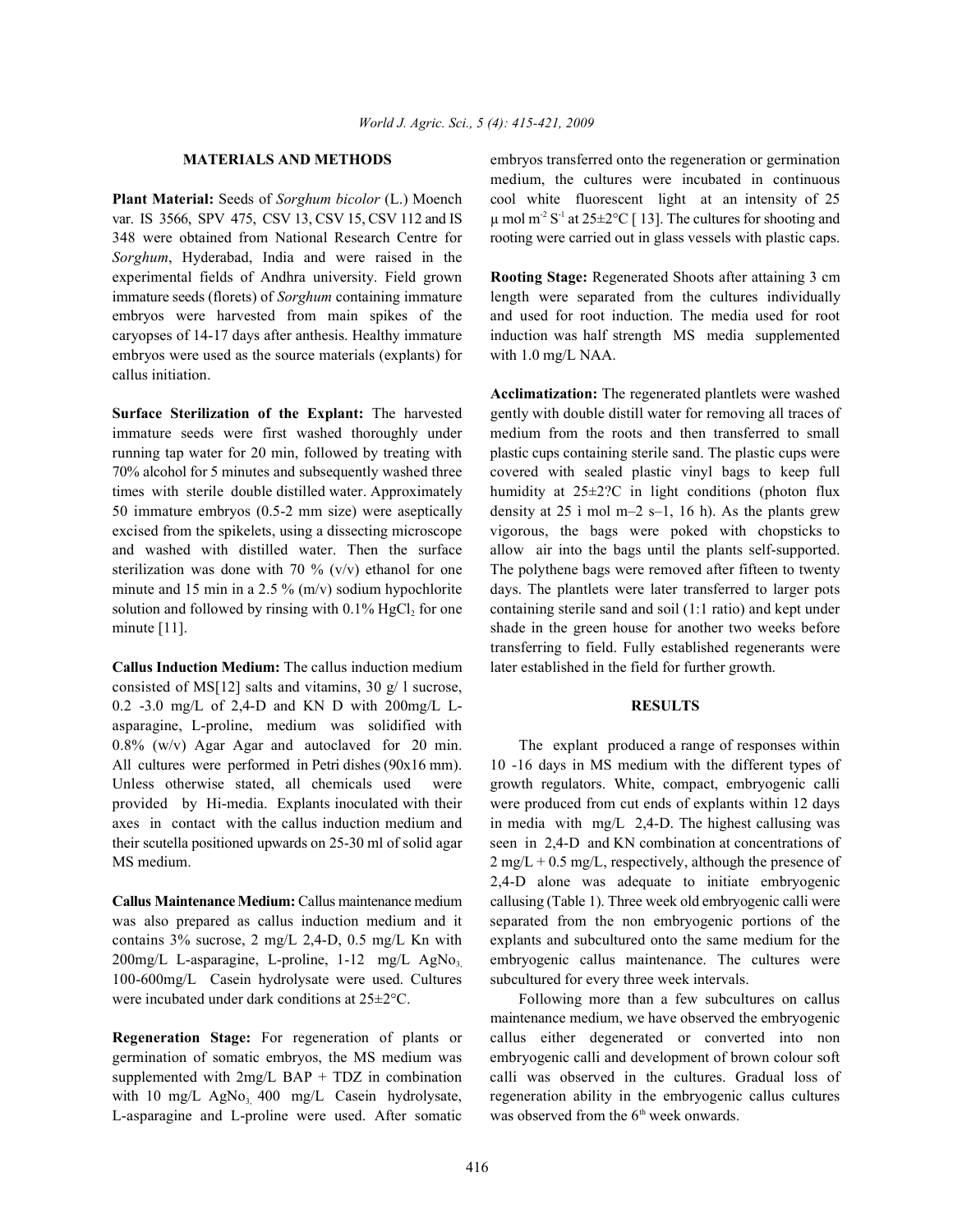

*World J. Agric. Sci., 5 (4): 415-421, 2009*

Fig. 1: Effect of casein hydrolysate concentration on regeneration efficiency of long-term maintained calli



Fig. 2: Effect of silver nitrate concentration on regeneration efficiency of long-term maintained calli

**Calli:** The regeneration response of embryogenic callus regeneration response was observed upto 27 weeks, in different varieties at different week intervals was despite the fact that regeneration response was observed, summarized in the Table 2. (Prior to the addition of AgNo<sub>3</sub> but the response was very low i.e., 6% in IS 3566 and 2% and Casein hydrolysate in the regeneration medium). in SPV 475 (Table 2). After 27 weeks no regeneration Shoot regeneration from long-term maintained calli was response was observed and the cultures underwent obtained after transferring the embryogenic calli onto depletion and acquired brown colour. BAP + TDZ medium (2 mg/L), BAP & TDZ could initiate shoot buds from the calli / somatic embryos. The calli **Restoration of Plant Regeneration in Long-term Callus** became green colour after transfer to light (Fig. 3. A-D), **Cultures:** After addition of 400 mg/L Casein hydrolysate shoot buds were produced within 9-12 days (Fig. 3. E-G). (Fig.1) and  $10 \text{mg/L AgNo}_3(\text{Fig.2})$  in the culture medium, Shoots were proliferated from shoot buds after 2 weeks of the regeneration response was sustained upto 33 weeks culture (Fig. 3. H&I). Shoots after attaining 3 cm length in CSV 15, CSV 112 and IS 348. Regeneration was they were transferred onto rooting medium (Fig. 3.J). observed till 45 weeks in SPV 475 whereas in IS 3566

We have conducted experiments to restoration for The results indicated that, the regeneration the plant regeneration from the embryogenic callus by response was highest in fresh cultures i.e., three week the addition of AgNo<sub>3</sub> and Casein hydrolysate in the old cultures. After three weeks the regeneration response callus maintenance medium as well as in the regeneration was gradually decreased with increasing the number of medium. subcultures or embryogenic callus age. Regeneration **Regeneration Response in the Long-Term Maintained** upto 21 weeks in all the varieties. In IS 3566 and SVP 475 response in the long-term callus cultures was observed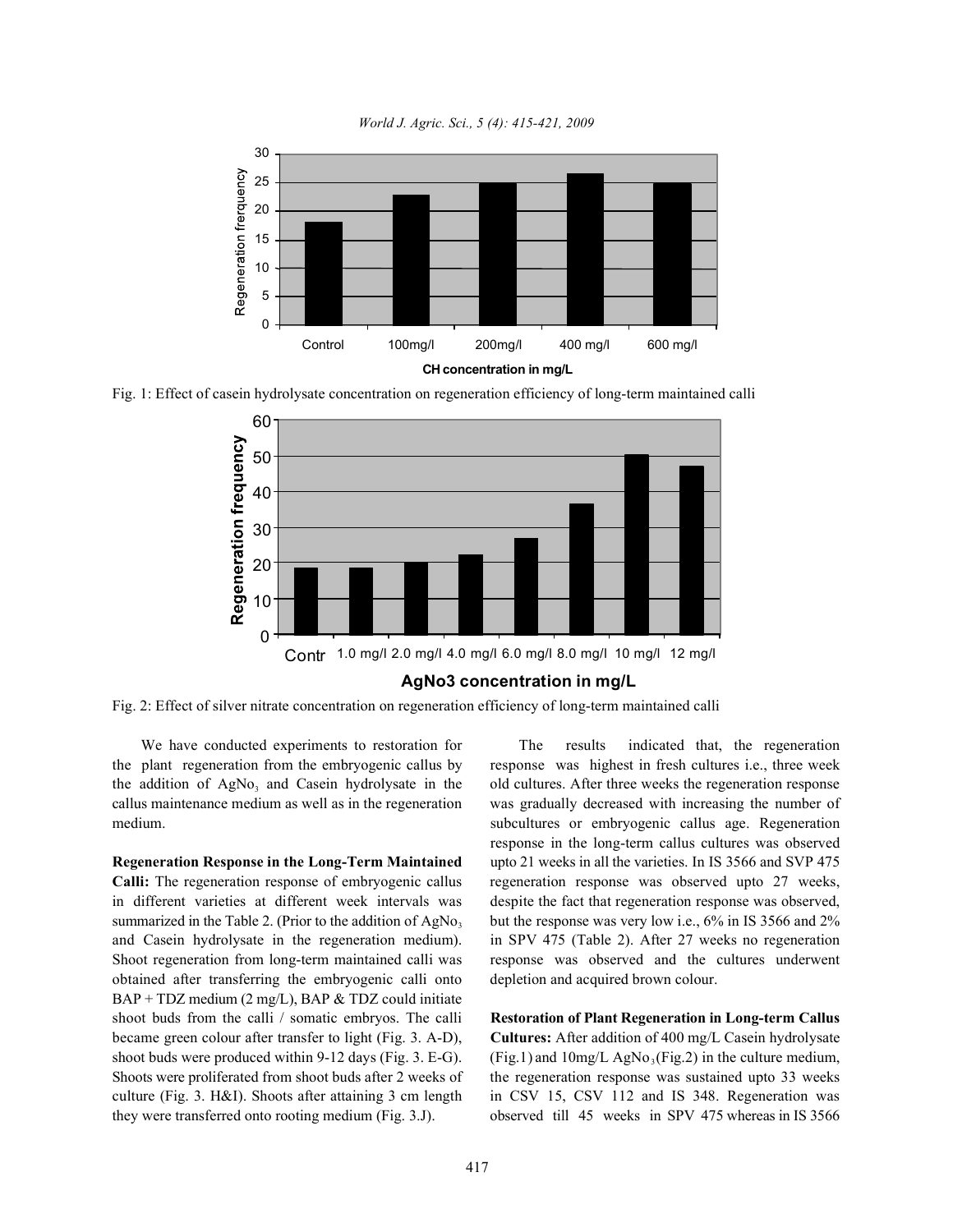

Fig. 3: Plantlet regeneration from long-term maintained embryogenic calli of Sorghum bicolor

Legends of Figure 3.

A-D. Long-term maintained Somatic embryo (57 weeks old) maturation and developmental stages on 2 mg/L BAP + TDZ medium.

- E. Shoot bud formation from somatic embryos in presence of light
- F. Green colour Shoot development on BAP + TDZ medium in presence of light

G. Shoot proliferation on BAP + TDZ medium

H& I. Shoot developmental stages on BAP + TDZ medium after six weeks

- J. well developed shoots on rooting medium, ½ MS + 1 mg/L l NAA
- K. Regenerated plantlets acclimatized to the green house.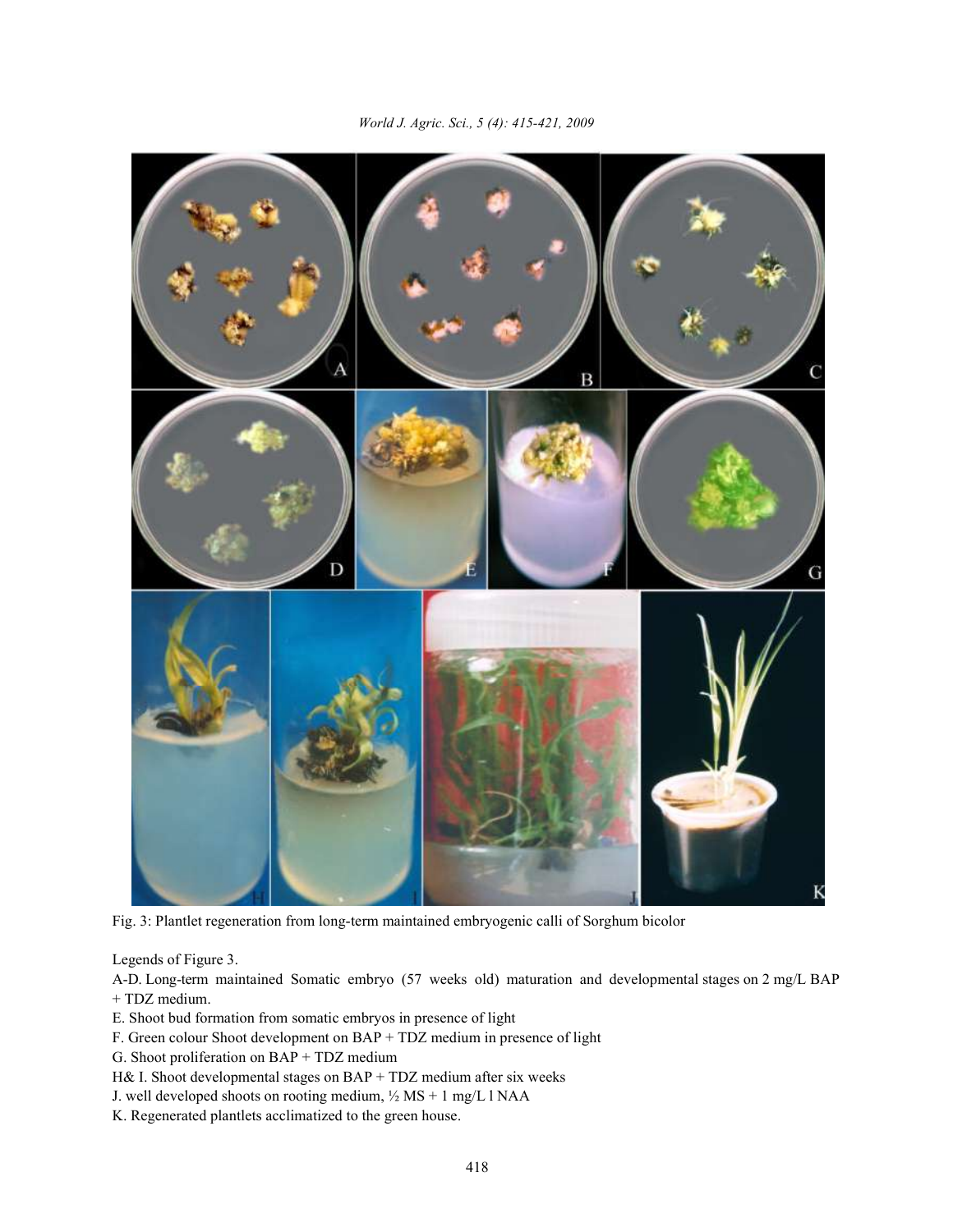|         | of callus after three weeks** |              |                   |
|---------|-------------------------------|--------------|-------------------|
| $2,4-D$ | KN                            | $2,4-D + KN$ | Callusing ability |
| 1.0     |                               |              | $+$               |
| 1.5     |                               |              | $++$              |
| 2.0     |                               |              | $^{+++}$          |
| 2.5     |                               |              | $++$              |
| 3.0     |                               |              | $+$               |
|         | 0.2                           |              | $^{+}$            |
|         | 0.5                           |              | $^{+++}$          |
|         | 1.0                           |              | $++$              |
|         | 1.5                           |              |                   |
|         | 2.0                           |              |                   |
|         |                               | $1.0 + 0.1$  | $^{++}$           |
|         |                               | $1.5 + 0.2$  | $^{+++}$          |
|         |                               | $2.0 + 0.5$  | $+++++$           |
|         |                               | $2.5 + 1.0$  | $^{++}$           |
|         |                               | $3.0 + 1.5$  |                   |

## *World J. Agric. Sci., 5 (4): 415-421, 2009*

Table 1: Effect of different concentration of 2,4-D and KN on fresh weight Table 3: Regeneration response in Long-term maintained callus cultures on  $MS + 10$  mg/L AgNo<sub>3</sub> and 400 mg/L Casein hydrolysate medium

| ++++ Extraordinarily high, +++ High, ++ Medium, + Low, --- None. |  |
|------------------------------------------------------------------|--|
|------------------------------------------------------------------|--|

\* 25 explants per treatment, each treatment repeated thrice.

\*\*Concentration of 2,4-D and KN are in mg/L

Table 2: Regeneration response in the embryogenic callus cultures, prior to addition of AgNo<sub>3</sub> and Casein hydrolysate in the medium

|                       |                   | No. of      | No. of         |                |       |
|-----------------------|-------------------|-------------|----------------|----------------|-------|
|                       |                   | embryos     | embryos        | No of          | No of |
| Age of callus         | Genotype          | transferred | responded      | shoots         | Roots |
| 3rd Week              | IS 3566           | 100         | 100            | 100            | 100   |
|                       | <b>SPV 475</b>    | 100         | 100            | 100            | 100   |
|                       | CSV <sub>13</sub> | 100         | 100            | 100            | 100   |
|                       | CSV <sub>15</sub> | 100         | 100            | 96             | 98    |
|                       | <b>CSV 112</b>    | 100         | 100            | 98             | 96    |
|                       | IS 348            | 100         | 100            | 84             | 80    |
| 9 <sup>th</sup> Week  | IS 3566           | 100         | 100            | 100            | 100   |
|                       | <b>SPV 475</b>    | 100         | 100            | 100            | 100   |
|                       | CSV <sub>13</sub> | 100         | 100            | 100            | 100   |
|                       | CSV <sub>15</sub> | 100         | 100            | 96             | 94    |
|                       | <b>CSV 112</b>    | 100         | 100            | 94             | 92    |
|                       | IS 348            | 100         | 100            | 78             | 80    |
| 15 <sup>th</sup> Week | IS 3566           | 100         | 36             | 46             | 94    |
|                       | <b>SPV 475</b>    | 100         | 28             | 32             | 67    |
|                       | CSV <sub>13</sub> | 100         | 22             | 26             | 54    |
|                       | CSV <sub>15</sub> | 100         | 18             | 20             | 41    |
|                       | <b>CSV 112</b>    | 100         | 16             | 18             | 38    |
|                       | IS 348            | 100         | 12             | 12             | 26    |
| 21 <sup>st</sup> Week | IS 3566           | 100         | 24             | 30             | 64    |
|                       | <b>SPV 475</b>    | 100         | 18             | 22             | 48    |
|                       | CSV <sub>13</sub> | 100         | 14             | 14             | 29    |
|                       | CSV <sub>15</sub> | 100         | 9              | 9              | 21    |
|                       | <b>CSV 112</b>    | 100         | 6              | 6              | 14    |
|                       | IS 348            | 100         | $\overline{4}$ | $\overline{4}$ | 9     |
| 27 <sup>th</sup> Week | IS 3566           | 100         | 6              | 6              | 13    |
|                       | <b>SPV 475</b>    | 100         | $\overline{c}$ | $\overline{c}$ | 5     |
|                       | CSV <sub>13</sub> | 100         |                |                |       |
|                       | <b>CSV15</b>      | 100         |                |                | -     |
|                       | <b>CSV 112</b>    | 100         |                |                |       |
|                       | IS 348            | 100         |                |                |       |

|                       |                   | No. of      | No. of                   |                          |                          |
|-----------------------|-------------------|-------------|--------------------------|--------------------------|--------------------------|
|                       |                   | embryos     | embryos                  | No of                    | No of                    |
| Age of Callus         | Genotype          | transferred | responded                | shoots                   | Roots                    |
| 33rd Week             | IS 3566           | 100         | 64                       | 67                       | 141                      |
|                       | <b>SPV 475</b>    | 100         | 54                       | 56                       | 120                      |
|                       | CSV <sub>13</sub> | 100         | 59                       | 62                       | 130                      |
|                       | CSV <sub>15</sub> | 100         | 38                       | 41                       | 83                       |
|                       | <b>CSV 112</b>    | 100         | 26                       | 29                       | 61                       |
|                       | IS 348            | 100         | 18                       | 18                       | 39                       |
| 39 <sup>th</sup> Week | IS 3566           | 100         | 46                       | 48                       | 110                      |
|                       | <b>SPV 475</b>    | 100         | 38                       | 40                       | 82                       |
|                       | <b>CSV13</b>      | 100         | 40                       | 46                       | 108                      |
|                       | <b>CSV15</b>      | 100         | $\overline{\phantom{0}}$ | -                        | $\overline{\phantom{0}}$ |
|                       | <b>CSV 112</b>    | 100         | $\overline{a}$           | $\overline{\phantom{0}}$ | $\overline{\phantom{0}}$ |
|                       | IS 348            | 100         |                          | $\overline{\phantom{0}}$ |                          |
| 45 <sup>th</sup> Week | IS 3566           | 100         | 46                       | 48                       | 110                      |
|                       | <b>SPV 475</b>    | 100         | 38                       | 40                       | 82                       |
|                       | CSV <sub>13</sub> | 100         | 40                       | 46                       | 108                      |
|                       | CSV <sub>15</sub> | 100         | -                        | -                        | -                        |
|                       | <b>CSV 112</b>    | 100         | $\overline{\phantom{0}}$ | -                        | $\overline{\phantom{0}}$ |
|                       | IS 348            | 100         | $\overline{\phantom{0}}$ | -                        | $\overline{\phantom{0}}$ |
| 51 <sup>st</sup> Week | IS 3566           | 100         | 28                       | 34                       | 69                       |
|                       | <b>SPV 475</b>    | 100         | $\overline{\phantom{0}}$ |                          |                          |
|                       | CSV <sub>13</sub> | 100         | 18                       | 22                       | 46                       |
|                       | CSV <sub>15</sub> | 100         | -                        |                          | -                        |
|                       | <b>CSV 112</b>    | 100         | -                        |                          | -                        |
|                       | IS 348            | 100         |                          |                          | -                        |
| 57 <sup>th</sup> Week | IS 3566           | 100         | 16                       | 16                       | 36                       |
|                       | <b>SPV 475</b>    | 100         | -                        |                          | $\overline{\phantom{0}}$ |
|                       | CSV <sub>13</sub> | 100         | 9                        | 9                        | 20                       |
|                       | CSV <sub>15</sub> | 100         |                          |                          |                          |
|                       | <b>CSV 112</b>    | 100         |                          |                          |                          |
|                       | IS 348            | 100         |                          |                          |                          |

and CSV 13 the regeneration potential was observed upto 57 weeks. After 57 weeks no regeneration response was observed in all the varieties even though  $10$ mg/L AgNo<sub>3</sub> and 400 mg/L Casein hydrolysate were added to the medium.

In the  $3<sup>rd</sup>$  week, in IS 3566, SPV 475 and CSV 13 the regeneration potential was 90, 84 and 88 shoots respectively from 100 somatic embryos (Table 3). The gradual decrease in regeneration response was observed on 27 weeks onwards in all the varieties, from 39 weeks onwards the regeneration potential was completely absent in CSV 15, CSV 112 and IS 348. Though regeneration was observed in IS 3566 and CSV 13 upto 57 weeks the shoot number was insufficient i.e., 16% in IS 3566 and 9% in CSV 13.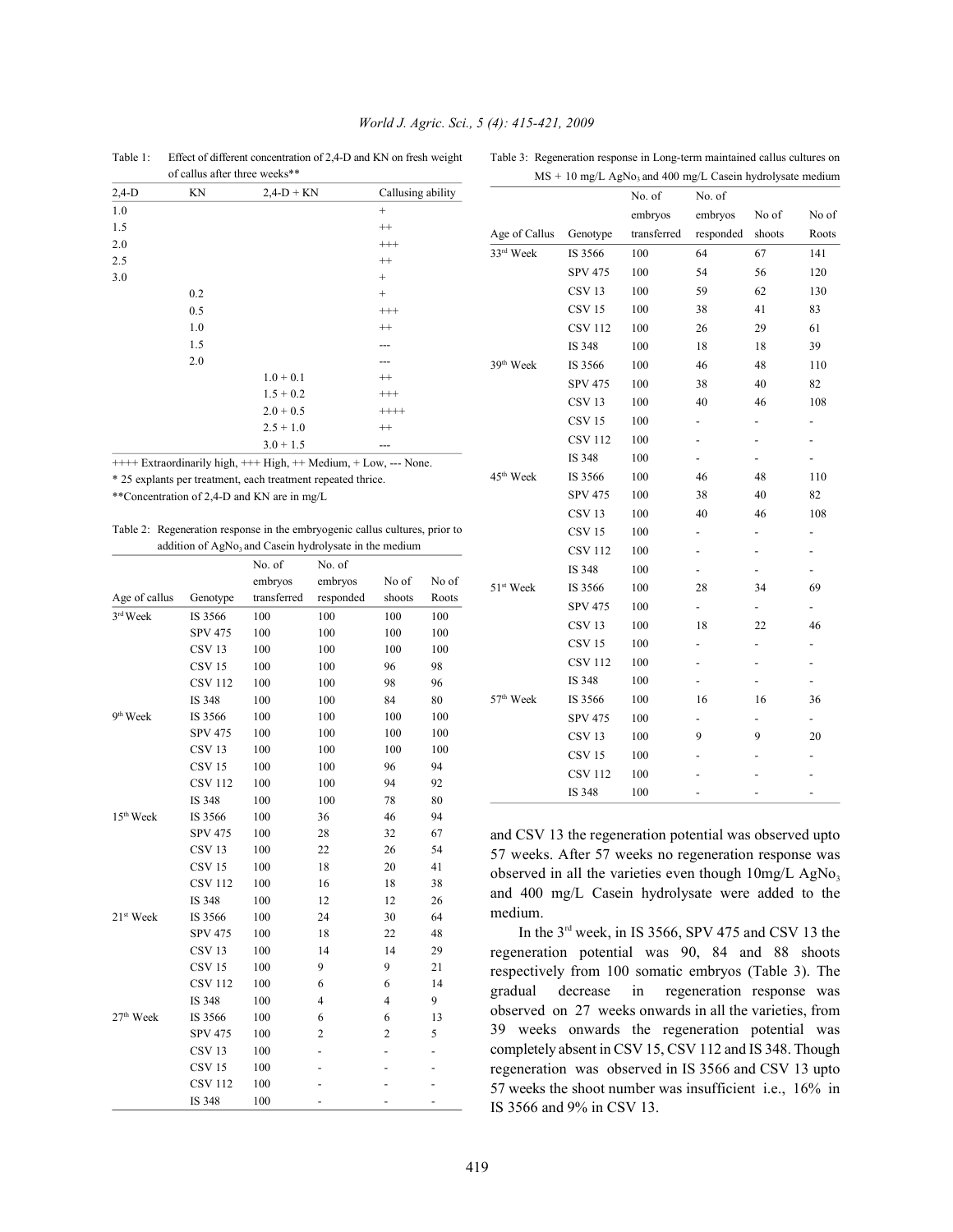Vasil *et al.,* [14] studied long-term maintenance of callus cultures in Zea *mays* using Casein hydrolysate and 2% sucrose in the culture maintenance medium. Long-term regeneration of sugarcane callus cultures was reported [15] using 0.5 mg/L picloram and 2,4-D, they maintained callus cultures upto 19 months. Xu *et al.,* [ 9] reported that the callus cultures after repeated subcultures were losing their embryogenic potentials. They studied the effect of abscisic acid on growth and plant regeneration from long-term maintained callus, initiated from mature seed cultures of rice.

Silver nitrate  $(AgNo<sub>3</sub>)$ , an ethylene inhibitor has shown to increase embryo production in cereals. Pius *et al.*, [5] reported that inhibitors of ethylene, such as  $AgNo$ , made it possible to sustain regeneration in cultures that lose their ability to regenerate. Oldach *et al.,* [16] reported a significant increase in the regeneration rates of Pearl millet cultures when medium supplementing with  $5mg/L$  AgNo, Vikrant and Rashid [17] reported somatic embryogenesis from immature and mature embryos of minor millet on MS medium supplemented with 59  $\mu$ M AgNo<sub>3</sub>. In the present investigation 10mg/L  $AgNo<sub>3</sub>$  was effectively used to maintain the long-term maintained callus in a regenerable stage, in combination with 400mg/L casein hydrolysate and 2mg/L 2, 4-D. Bajaj and Rajam [18] reported that the loss of morphogenesis in long-term callus cultures in rice is due to the accumulation of polyamines. They reduced the polyamine content with the addition of spermidine. Visarda *et al.,* [19] observed a sharp decline in the regeneration capacity starting from 30 days after callus induction from shoot apices derived embryogenic callus. In contrast, they observed regeneration ability was sustained in calli derived from immature inflorescence and maintained upto 90 days. In our study we observed that, immature embryo exhibited better long-term maintenance capacity (upto 57 weeks).

In the present study 400 mg/L concentration of casein hydrolysate were found to be effective for longterm maintenance of callus cultures. Artunduga *et al.,* [20] also reported that casein hydrolysate was improved the tissue culture response in long-term cultures of Bermuda grass using a combination of 13.6 µM 2,4-D and 200 mg/L casein hydrolysate in culture medium. Li and Qu [21] maintained undifferentiated callus for a long period (14 months) during subculture in media supplemented with an elevated BAP conc. at 2.2 µ M. Hasler *et al.,* [22] made detailed study on long-term callus cultures in sugar

**DISCUSSION** beat; they reported that the long-term *in vitro* cultured plant cells show typical neoplastic features at the cytological level.

> In conclusion, we have succeeded in maintaining the embryogenic callus cultures derived from immature embryo, upto 57 weeks in a regenerable stage by using MS medium containing 2 mg/L 2,4-D, 0.5 mg/L  $KN,10mg/L$  AgNo,  $400mg/L$  Casein hydrolysate, 200mg/L L-asparagine and L-proline. Long-term maintenance of callus cultures is very useful in plant tissue culture to facilitate the year round availability of somatic embryos in a regenerable state. So that, we can regenerate plants at any time with out any seasonal limits. Thus, Loss of regeneration efficiency was prevented by the addition of AgNo, Casein hydrolysate, L-asparagine and L-proline in the callus culture medium.

## **REFERENCES**

- 1. Nguyen, V., T. Thu., M. Claeys and G. Angenon, 2007. Agrobacterium-mediated transformation of *sorghum* (*Sorghum bicolor* (L.) Moench) using an improved in vitro regeneration system. Plant Cell Tiss Organ Cult, 91: 155-164.
- 2. FAO (Food & Agricultural Organization). 2008. FAOSTAT. http://faostat.fao.org/faostat.
- 3. Richard, M., S. Mulwa. and M.M. Lydia, 2006. Biotechnology approaches to developing herbicide tolerance/selectivity in crops. African Journal of Biotechnology, 5(5): 396-404.
- 4. Cai, T. and L. Butler, 1990. Plant regeneration from embryogenic callus initiated from immature inflorescence of several high tannins *Sorghum*s. Plant cell tiss. Org. Cult, 20: 101-110.
- 5. Pius, J., L. George, S. Eapen and P.S. Rao, 1993. Enhanced plant registration in Pearl millet (*Pennisetum americanum*), by ethylene inhibitors and Cefotaxime. Plant cell tiss. Org. Cult*,* 32: 91-96.
- 6. Brisibe, E.A., H. Miyake., T. Taniguchi and E. Maeda, 1994. Regulation of somatic embryo genesis in long-term callus cultures of sugarcane (*Saccharum officinarum* L.). New Phytol, 126: 301-307.
- 7. Lambe, P., H.S.N. Mutambel., R. Deltour and M. Dinant, 1998. Somaticembryogenesis in pearl millet (*Pennisetum americanum*): strategies to reduce genotype limitation and to maintain long-term totipotency. Plant cell tiss. Org. cult, 55: 23-29.
- 8. Asano, Y., Y. Ito, M. Ohara, K. Suguira and Fujiie, A. 1994. Improved plant regeneration response of creepingbent grass and japonica rice by maltose and lactose. Plant Cell Tiss. Org. Cult, 39: 101-103.